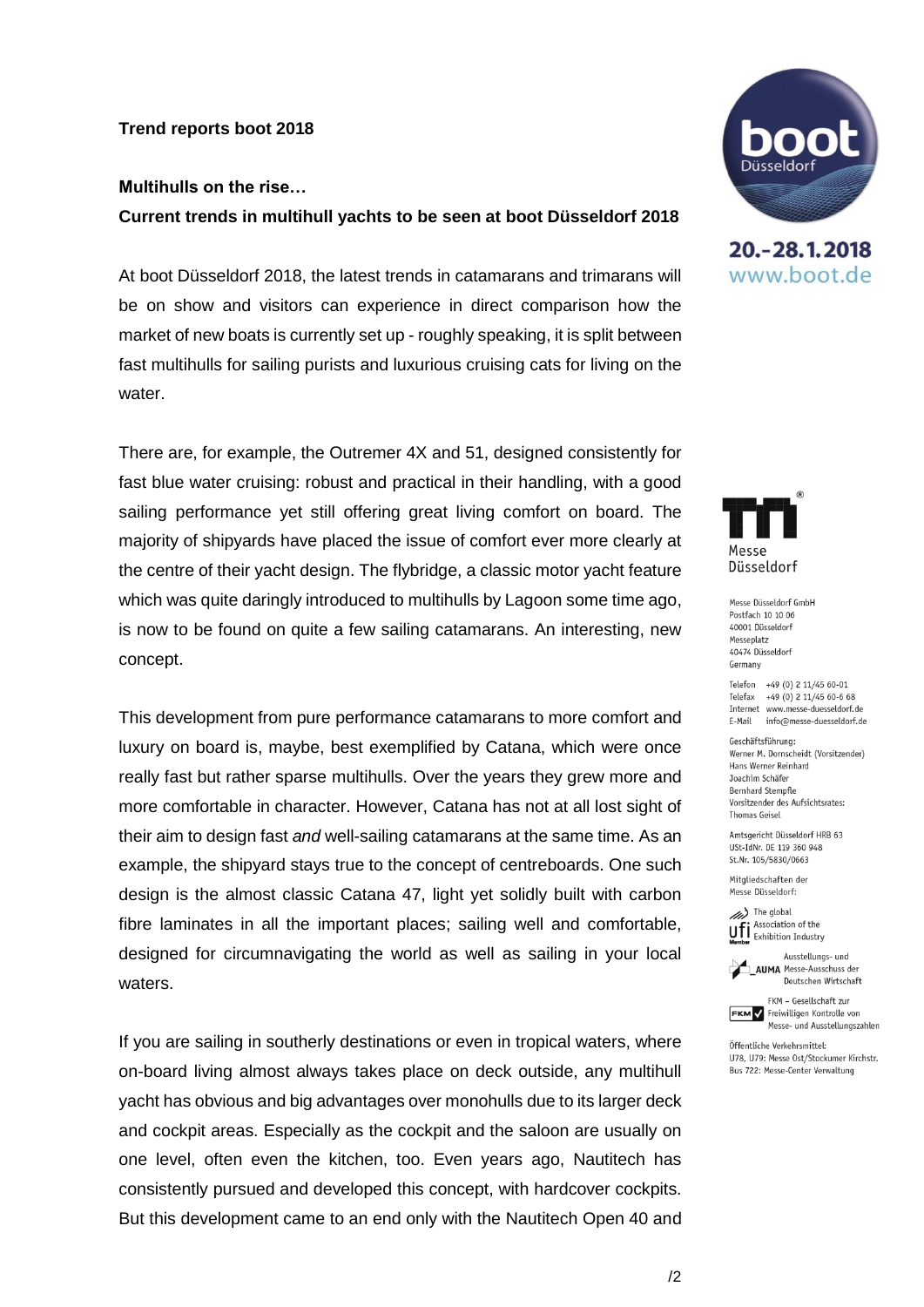its bigger sister, the Open 46, on which interior and exterior spaces almost fluently merge into each other. Perfect for a cruising or charter yacht, especially if it is intended for ailing warm destinations.

Catamarans designed for the yachtcharter market, such as Leopard, Bali of Catana or Fountaine-Pajot, constitute a category of their own, which is, in fact, also rather popular with yacht owners for family and holiday cruising. Also, most Nautitech models (now: Bavaria Nautitech) have always been conceived as charter catamarans, but in this market segment they, too, have great popularity among private owners who appreciate uncomplicated handling and comfortable living space.

In regard to performance there is one easily recognizable feature that makes the difference: centreboards. Sailing catamarans with centreboards are sailing faster. Although this is a sweeping statement, it is almost always true. Simply because centreboards with their long and narrow profiles are that much more effective when sailing upwind compared to long, shallow keels. A major issue when talking about performance.

There are, however, good reasons also to have cruising cats equipped with keels. Such keels are easier and cheaper to build, uncomplicated in daily operation as nothing can get stuck or start rattling. Cats with keels can fall dry easily, as they just sit on their keels, rudders and sail drives well protected. It is just when you want to sail really fast that centreboards will be your first choice. As will be a light rigg with masts made from carbon with PBO stays rather than aluminium masts with stainless steel stays.

Today, there are tailor made multihulls for every purpose, taste and personal preference. To be seen and compared best at the world's leading boat show, boot Düsseldorf.

## **About boot Düsseldorf:**

boot Düsseldorf is the biggest boat and water sports trade fair in the world and is the place where all of the industry meets in January every year. Nearly 1,900 exhibitors, 50 per cent not from Germany, from more than 60 countries apart from Germany, will be presenting their interesting innovations, attractive developments and maritime equipment again from 20. to 28. January 2018. This means that the whole of the global market will be coming to Düsseldorf, to provide an exciting insight into the entire water sports world for the nine-day exhibition in 16 different halls. The trade fair is open from 10:00 to 18:00 every day. Admission tickets can be ordered



20. - 28. 1. 2018 www.boot.de